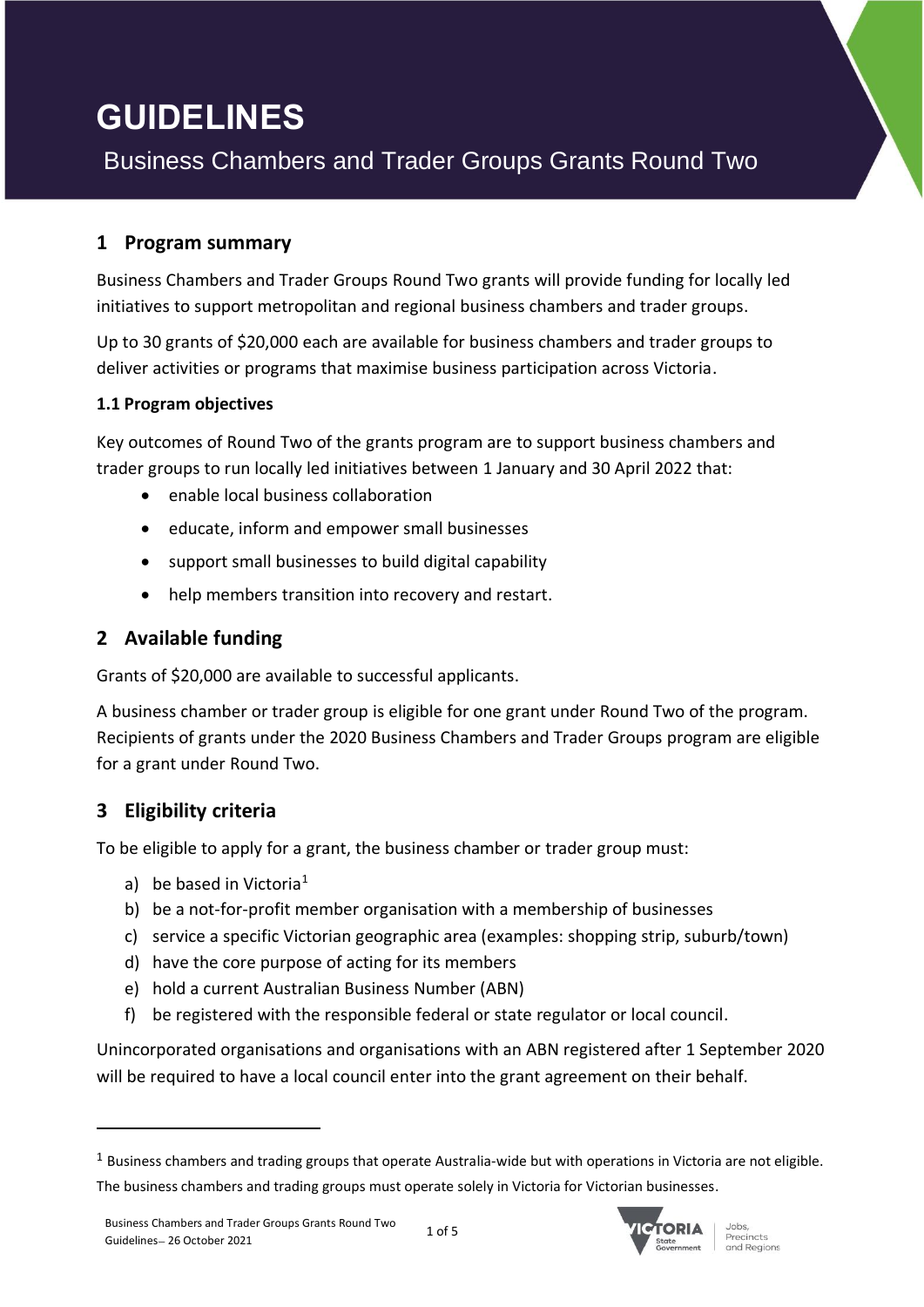# **4 Project eligibility**

#### **4.1 Use of funds**

Grant funds must be used by business chambers and trader groups to support their members' by undertaking activities that support the program objectives such as:

- supporting and encouraging local business collaboration activities
- business skill development, networking and resource sharing
- upgrading digital channels to better support members
- helping members adapt to a COVID operating environment.

#### **4.2 Program of activities**

The program of activities may be virtual or face-to-face and take any format, including:

- success story networking
- workshops and short courses
- online training and webinars
- app licensing or website development
- cyber security scenarios exercise
- digital business expo.

#### **4.3 Eligible project expenses**

Eligible expenses include:

- technology costs
- equipment hire
- speaker engagement
- advertising
- developer costs.

Note: staff wages are not considered program expenditure.

## **5 Assessment process**

Applications will be assessed by a panel of the Department of Jobs, Precincts and Regions against assessment criteria listed below.

The decisions of the Department of Jobs, Precincts and Regions on all matters pertaining to the award of grant funding under this Program are at the department's absolute discretion. This includes approving a lower amount than that applied for and amending funding conditions without notice.

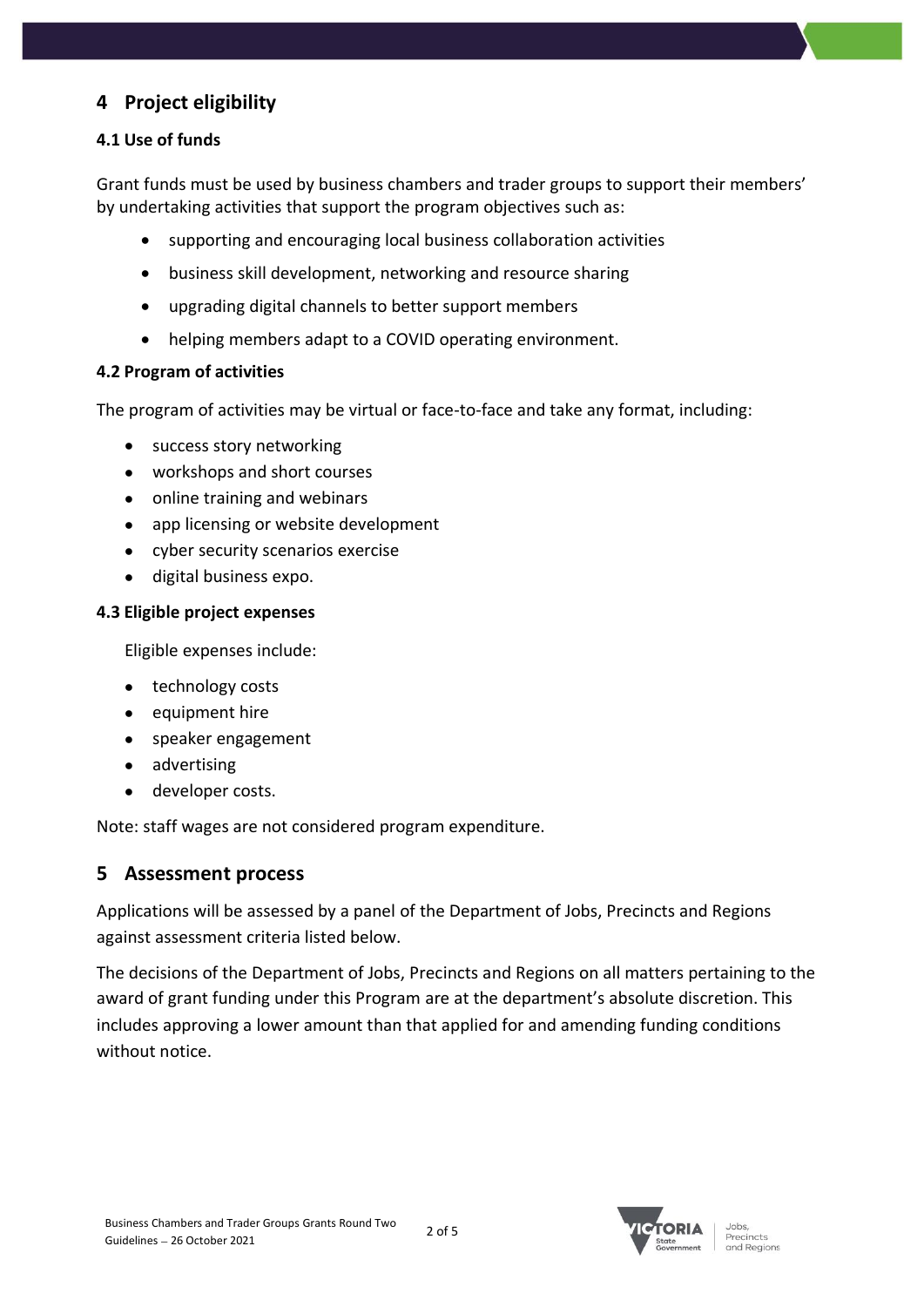#### **5.1 Assessment criteria**

Eligible applications will be assessed on how well they meet the assessment criteria as outlined below.

| Assessment criteria                                                                                                                                                                                                                                                                                                                                                                                            | <b>Description</b>                                                                                                                                                                                                                                                                                                          | Weighting      |
|----------------------------------------------------------------------------------------------------------------------------------------------------------------------------------------------------------------------------------------------------------------------------------------------------------------------------------------------------------------------------------------------------------------|-----------------------------------------------------------------------------------------------------------------------------------------------------------------------------------------------------------------------------------------------------------------------------------------------------------------------------|----------------|
| Criterion 1 - Impacts and objectives                                                                                                                                                                                                                                                                                                                                                                           |                                                                                                                                                                                                                                                                                                                             | 60 per<br>cent |
| The extent to which the project can meet<br>the outcomes of the program.<br>The extent to which the<br>project enables local business<br>collaboration.<br>The extent to which the project<br>supports business education and<br>enablement.<br>The extent to which the project can<br>build digital capability.<br>The extent to which the project can<br>help members transition to recovery<br>and restart. | Evidence of how well the proposal will<br>support Victorian businesses to build<br>capability.<br>Evidence of geographic reach and ability<br>to maximise numbers of participant<br>businesses.<br>A basic marketing plan for the project<br>supporting the communication of online<br>safety and security to participants. |                |
| Criterion 2 - Project implementation and organisational capability                                                                                                                                                                                                                                                                                                                                             |                                                                                                                                                                                                                                                                                                                             | 40 per<br>cent |
| The capability and capacity of the applicant<br>to deliver the project.                                                                                                                                                                                                                                                                                                                                        | Evidence of in-house capability to<br>develop and deliver a capability building<br>program.<br>Extent of record in the delivery of<br>projects to members and the community.                                                                                                                                                |                |
|                                                                                                                                                                                                                                                                                                                                                                                                                | Quality of implementation planning, such<br>budget information, timing, resourcing,<br>and identification of contracting support.<br>Available co-funding or potential to<br>attract extra sponsorship funding.                                                                                                             |                |

#### **5.2 Due diligence assessments**

Applicants are subject to a risk assessment which verifies business details provided with the Australian Business Register, Australian Securities and Investment Commission, Australian Charities and Not-for-profits Commissioner, Consumer Affairs Victoria and/or other applicable regulators.

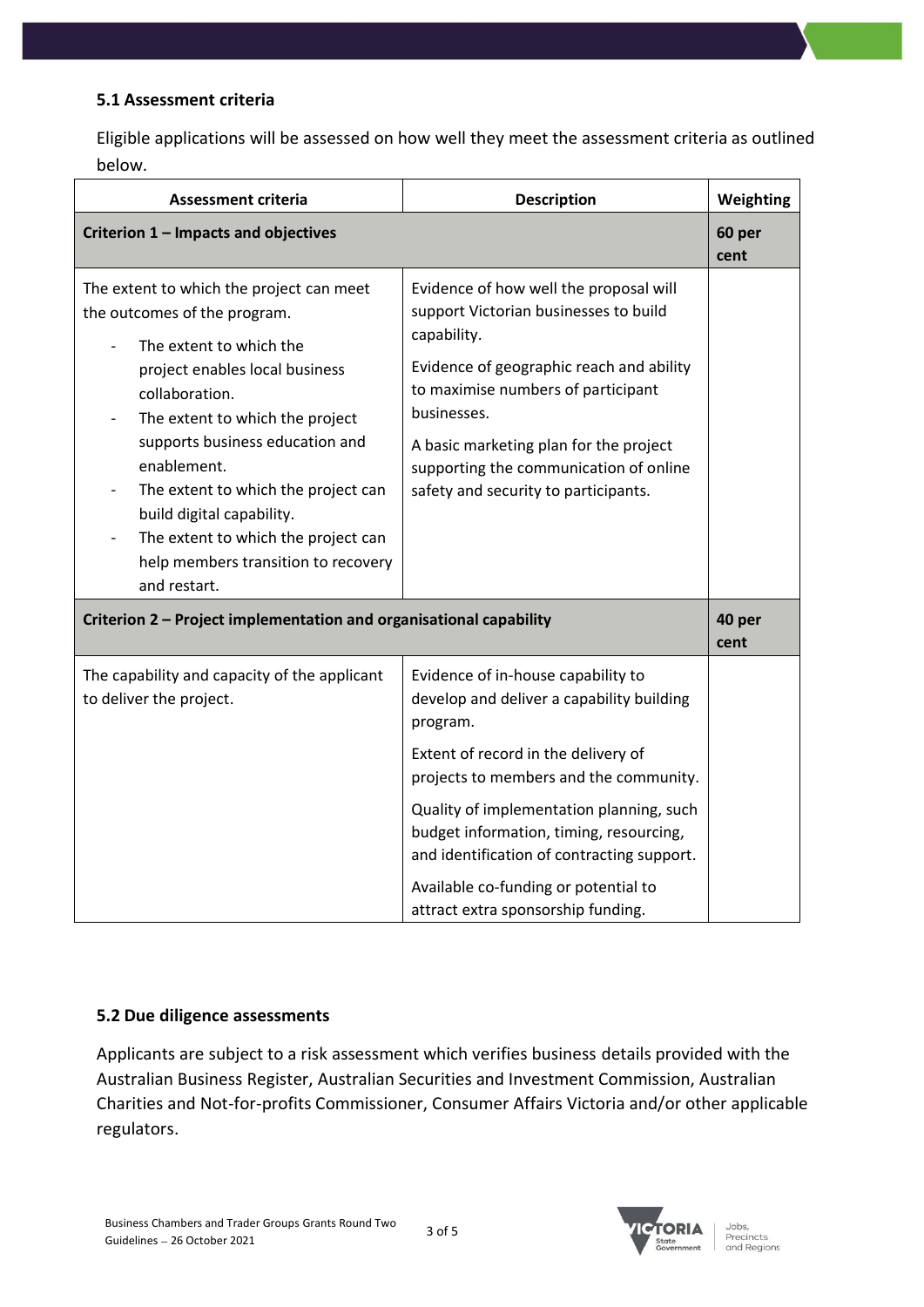Any of the following circumstances may be taken into consideration in any decision whether to award a grant:

- Any adverse findings by a regulator regarding an applicant;
- An applicant is placed under external administration;
- There is a petition to wind up or deregister the applicant;
- The applicant is or becomes deregistered or unregistered (including cancellation or lapse in registration).

# **6 How to apply**

Business chamber and trader groups will apply online at the [Business Victoria website.](https://business.vic.gov.au/)

Applications will be open from 28 October 2021 until 11:59pm on 26 November 2021.

As part of the application business chambers and trader groups must include a capability statement, including:

- core competencies and experience
- issues to be addressed/skills they will build through the funded activities.

All questions in the application form must be answered to enable timely assessment. Applicants must address selection criteria and provide a project budget and timeline. Applicants may add attachments to the application form.

# **7 Conditions of funding**

Successful applicants must enter into a grant agreement with the Department of Jobs, Precincts and Regions. The grant agreement outlines the commitments and obligations under the grant, as well as the general funding terms and conditions.

Grant funds will be released after the grant agreement has been executed by both parties.

Grant recipients will be required to report by 31 May 2022 on the outcomes of their project and contribute information and data about the funded project to the Department of Jobs, Precincts and Regions for the evaluation of the program.

Grant recipients may be required to provide copies of supporting documentation to evidence reported project expenditure and to return any unspent funds.

The Department of Jobs, Precincts and Regions reserves the right to request the applicant to provide further information should it be deemed necessary.

The Department of Jobs, Precincts and Regions reserves the right to amend these guidelines and the application terms at any time as it deems appropriate.

#### **7.1 Publicity/Acknowledgement**

Successful applicants must not make any public announcement or issue any press release regarding the receipt of a grant without prior written approval from the Department of Jobs, Precincts and Regions.